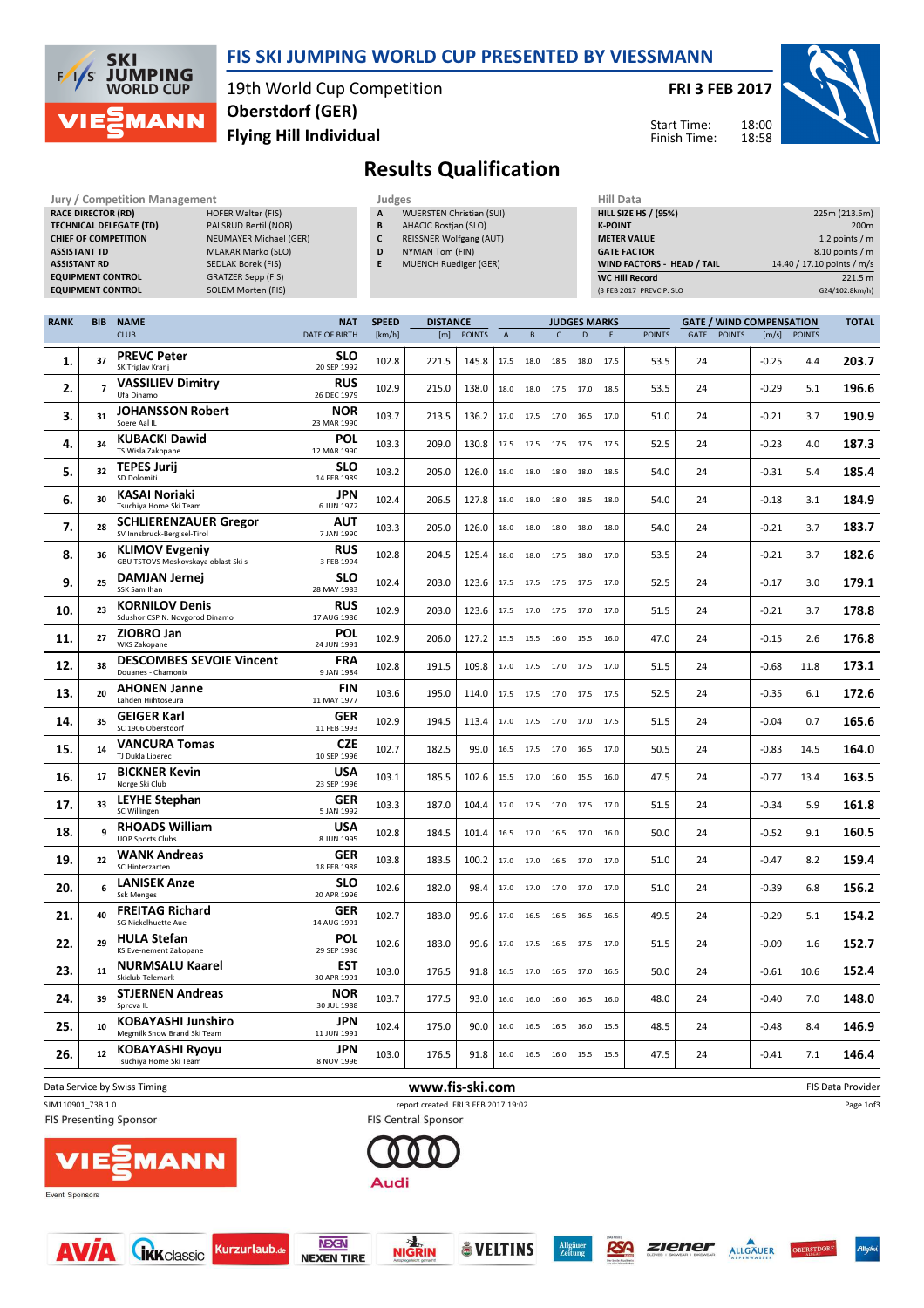



19th World Cup Competition Flying Hill Individual Oberstdorf (GER)

FRI 3 FEB 2017

Start Time: Finish Time:



## Results Qualification

| <b>RANK</b> | <b>BIB</b>           | <b>NAME</b>                                                 | <b>NAT</b>                | <b>SPEED</b> | <b>DISTANCE</b> |               |                | <b>JUDGES MARKS</b> |              |                          |      | <b>GATE / WIND COMPENSATION</b> |             |               |         |               |       |
|-------------|----------------------|-------------------------------------------------------------|---------------------------|--------------|-----------------|---------------|----------------|---------------------|--------------|--------------------------|------|---------------------------------|-------------|---------------|---------|---------------|-------|
|             |                      | <b>CLUB</b>                                                 | <b>DATE OF BIRTH</b>      | [km/h]       | [m]             | <b>POINTS</b> | $\overline{A}$ | B                   | $\mathsf{C}$ | D                        | F    | <b>POINTS</b>                   | <b>GATE</b> | <b>POINTS</b> | [m/s]   | <b>POINTS</b> |       |
| 27.         | 26                   | <b>PREVC Cene</b><br>Sk Triglav kranj                       | <b>SLO</b><br>12 MAR 1996 | 103.0        | 179.5           | 95.4          | 16.0           | 16.5                | 16.0         | 16.5                     | 16.5 | 49.0                            | 24          |               | 0.10    | $-1.4$        | 143.0 |
| 28.         | $\overline{a}$       | <b>PASCHKE Pius</b><br>WSV Kiefersfelden                    | <b>GER</b><br>20 MAY 1990 | 102.8        | 170.0           | 84.0          | 16.5           | 16.5                | 16.5         | 16.0                     | 17.0 | 49.5                            | 24          |               | $-0.42$ | 7.3           | 140.8 |
| 29.         | R                    | <b>MATURA Jan</b><br>Dukla Liberec                          | <b>CZE</b><br>29 JAN 1980 | 102.6        | 172.5           | 87.0          | 16.0           | 16.0                | 16.5         | 16.5                     | 16.5 | 49.0                            | 24          |               | $-0.23$ | 4.0           | 140.0 |
| 30.         | $\mathbf{1}$         | <b>GLASDER Michael</b><br>Norge Ski Club                    | USA<br>27 MAR 1989        | 102.7        | 167.5           | 81.0          | 14.5           | 15.0                | 15.0         | 15.0                     | 14.5 | 44.5                            | 24          |               | $-0.66$ | 11.5          | 137.0 |
|             | <b>Not Qualified</b> |                                                             |                           |              |                 |               |                |                     |              |                          |      |                                 |             |               |         |               |       |
| 31.         | $\overline{2}$       | <b>ASCHENWALD Philipp</b><br>SC Maverhofen-Tirol            | <b>AUT</b><br>12 NOV 1995 | 103.4        | 162.5           | 75.0          |                |                     |              | 16.0 15.5 16.0 16.0 15.5 |      | 47.5                            | 24          |               | $-0.33$ | 5.7           | 128.2 |
| 32.         | 15                   | <b>BRESADOLA Davide</b><br>C.S. Esercito                    | <b>ITA</b><br>10 SEP 1988 | 103.2        | 155.0           | 66.0          |                |                     |              | 16.5 15.5 15.0 15.0 16.0 |      | 46.5                            | 24          |               | $-0.69$ | 12.0          | 124.5 |
| 33.         | 5                    | <b>ZHAPAROV Marat</b><br>Ski Club VKO                       | <b>KAZ</b><br>25 AUG 1985 | 102.2        | 163.0           | 75.6          | 14.0           | 14.0                | 15.0         | 15.0                     | 15.0 | 44.0                            | 24          |               | $-0.27$ | 4.7           | 124.3 |
| 34.         | 21                   | <b>HLAVA Lukas</b><br>Dukla Liberec                         | <b>CZE</b><br>10 SEP 1984 | 102.7        | 155.5           | 66.6          | 16.0           | 15.5                |              | 16.0 15.5 16.0           |      | 47.5                            | 24          |               | $-0.51$ | 8.9           | 123.0 |
| 35.         | 19                   | <b>SAKUYAMA Kento</b><br>Kitano Construction Corp. Ski Team | JPN<br>3 JUL 1990         | 102.7        | 153.0           | 63.6          | 16.5           | 15.5                | 15.5         | 15.0                     | 14.5 | 46.0                            | 24          |               | $-0.63$ | 11.0          | 120.6 |
| 36.         | 18                   | <b>AIGNER Clemens</b><br>SV Innsbruck-Bergisel-Tirol        | <b>AUT</b><br>2 FEB 1993  | 103.0        | 155.0           | 66.0          | 16.0           | 15.5                | 15.5         | 15.5                     | 15.5 | 46.5                            | 24          |               | $-0.44$ | 7.7           | 120.2 |
| 37.         | з                    | <b>SOKOLENKO Konstantin</b><br>Csca Almaty                  | <b>KAZ</b><br>9 NOV 1987  | 102.4        | 122.5           | 27.0          | 13.5           | 13.0                | 13.5 13.5    |                          | 14.0 | 40.5                            | 24          |               | $-0.49$ | 8.5           | 76.0  |
|             | Prequalified         |                                                             |                           |              |                 |               |                |                     |              |                          |      |                                 |             |               |         |               |       |
|             | 41                   | <b>ZYLA Piotr</b><br>WSS Wisla                              | <b>POL</b><br>16 JAN 1987 | 103.1        | 217.0           | 140.4         |                |                     |              |                          |      |                                 | 24          |               | $-0.05$ | 0.9           |       |
|             | 42                   | <b>WELLINGER Andreas</b><br>Sc Ruhpolding                   | <b>GER</b><br>28 AUG 1995 | 103.3        | 219.0           | 142.8         |                |                     |              |                          |      |                                 | 24          |               | 0.18    | $-2.6$        |       |
|             | 43                   | <b>EISENBICHLER Markus</b><br><b>TSV Siegsdorf</b>          | <b>GER</b><br>3 APR 1991  | 103.0        | 210.0           | 132.0         |                |                     |              |                          |      |                                 | 24          |               | $-0.11$ | 1.9           |       |
|             | 44                   | <b>FETTNER Manuel</b><br>SV Innsbruck-Bergisel-Tirol        | <b>AUT</b><br>17 JUN 1985 | 102.6        | 192.0           | 110.4         |                |                     |              |                          |      |                                 | 24          |               | $-0.01$ | 0.2           |       |
|             | 45                   | <b>HAYBOECK Michael</b><br>UVB Hinzenbach-Oberoesterreich   | AUT<br>5 MAR 1991         | 103.3        | 209.0           | 130.8         |                |                     |              |                          |      |                                 | 24          |               | $-0.49$ | 8.5           |       |
|             | 46                   | <b>KOT Maciei</b><br>AZS Zakopane                           | <b>POL</b><br>9 JUN 1991  | 103.0        | 200.0           | 120.0         |                |                     |              |                          |      |                                 | 24          |               | $-0.96$ | 16.7          |       |
|             | 47                   | <b>KRAFT Stefan</b><br>SV Schwarzach-Salzburg               | AUT<br>13 MAY 1993        |              | <b>DNS</b>      |               |                |                     |              |                          |      |                                 |             |               |         |               |       |
|             | 48                   | <b>PREVC Domen</b><br>Sk Triglav kranj                      | <b>SLO</b><br>4 JUN 1999  |              | <b>DNS</b>      |               |                |                     |              |                          |      |                                 |             |               |         |               |       |
|             | 49                   | <b>TANDE Daniel Andre</b><br>Kongsberg If                   | <b>NOR</b><br>24 JAN 1994 | 103.5        | 175.5           | 90.6          |                |                     |              |                          |      |                                 | 24          |               | $-0.79$ | 13.8          |       |
|             | 50                   | <b>STOCH Kamil</b><br><b>KS Eve-nement Zakopane</b>         | <b>POL</b><br>25 MAY 1987 | 102.8        | 205.5           | 126.6         |                |                     |              |                          |      |                                 | 24          |               | $-0.68$ | 11.8          |       |

| <br>Disqualified |                                    |            |                  |  |  |  |  |  |  |  |
|------------------|------------------------------------|------------|------------------|--|--|--|--|--|--|--|
|                  | <b>SEMENIC Anze</b><br>ر_          | <b>SLO</b> | SCE <sub>4</sub> |  |  |  |  |  |  |  |
|                  | <b>ALTENBURGER Florian</b><br>16   | AUT        | SCE <sub>4</sub> |  |  |  |  |  |  |  |
|                  | <b>BOYD-CLOWES Mackenzie</b><br>24 | CAN        | SCE <sub>4</sub> |  |  |  |  |  |  |  |

SCE 4 : SUIT